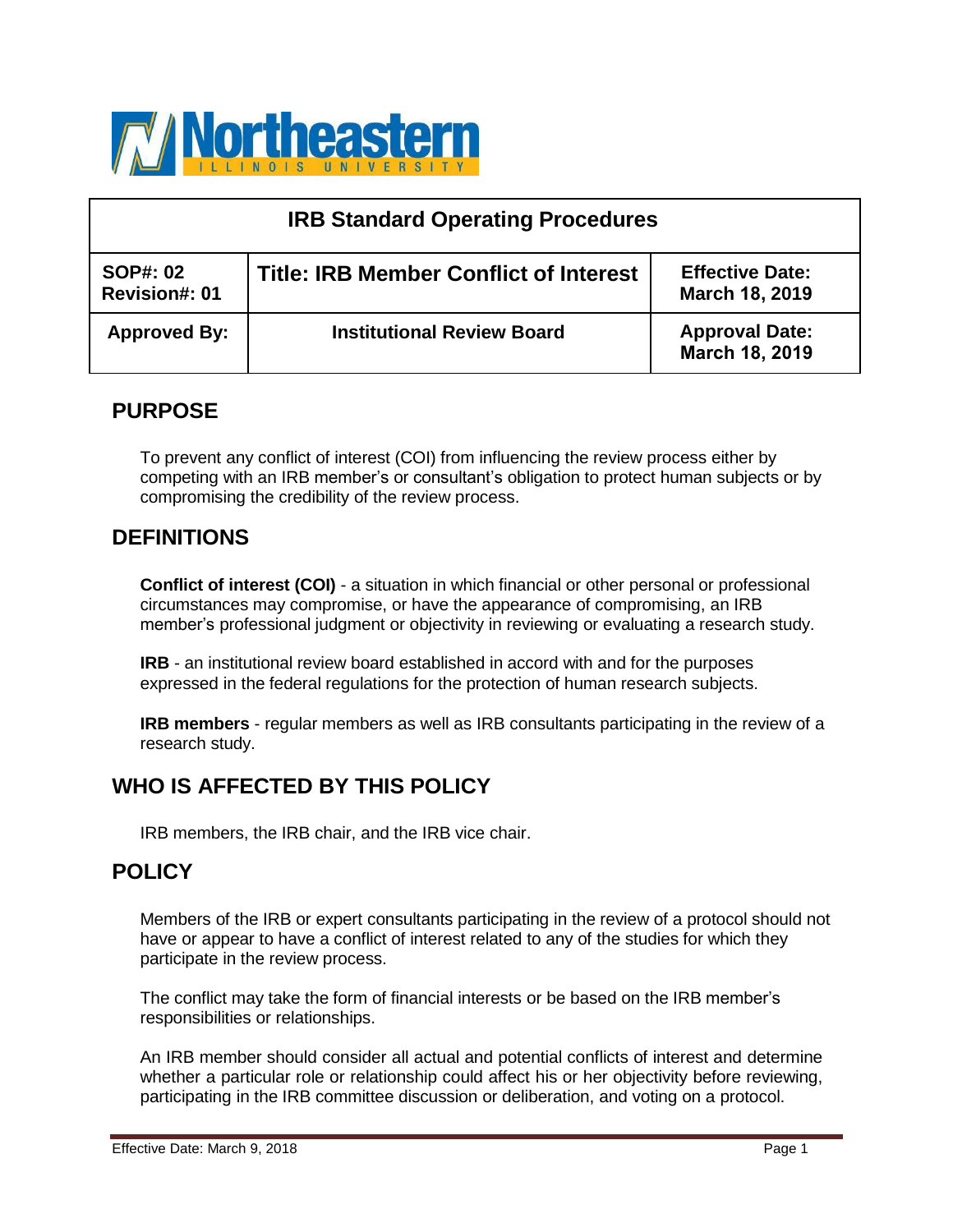IRB members are expected to inform the IRB chair or staff of any COI for self and/or others that may compromise the objectivity of the review process.

IRB members with a COI may not participate in review of the research activities, except to provide information requested by the committee, and must recuse themselves from deliberations pertaining to the review.

## **Types of COI**

The following circumstances are indicative of a COI for anyone participating in the review of a research study by the IRB:

### **Financial COI**

 Any current or anticipated financial interest, remuneration, and/or other types of personal gain, in the research that is being reviewed.

#### **Nonfinancial COI**

- Participation in the research, if the IRB Member or member of his/her immediate family, or anyone with whom they have a close relationship is listed as the investigator on the study, or as a member of the research team.
- Supervision of a project (IRB member is an academic sponsor of the Principal Investigator, or a situation in which any investigator must report to or is under the professional supervision of the IRB member).
- Other nonfinancial interests that may be conflicting interests, such as if the IRB member has an interest that he/she believes conflicts with their ability to review a project objectively; or the IRB member is in direct competition with the investigator for limited resources, funding, sponsorship, or the IRB member is considered a personal or professional adversary of the investigators.

# **RESPONSIBILITIES**

#### **IRB Staff**

- Provides all IRB members with a copy of the COI policy.
- Indicates known COI on the pre-review form.
- Assigns a study for review to the IRB member without the conflict.

#### **IRB Members**

● Disclose a COI during convened meetings and/or exempt and expedited review processes. Include the disclosure of COI as a first comment in the review document for exempt and expedited studies.

# **PROCEDURES**

#### **Full Review by the Convened IRB**

• IRB members should alert the IRB staff and the chair about any COI that may be previously unknown. The IRB chair will give an opportunity to the IRB member with